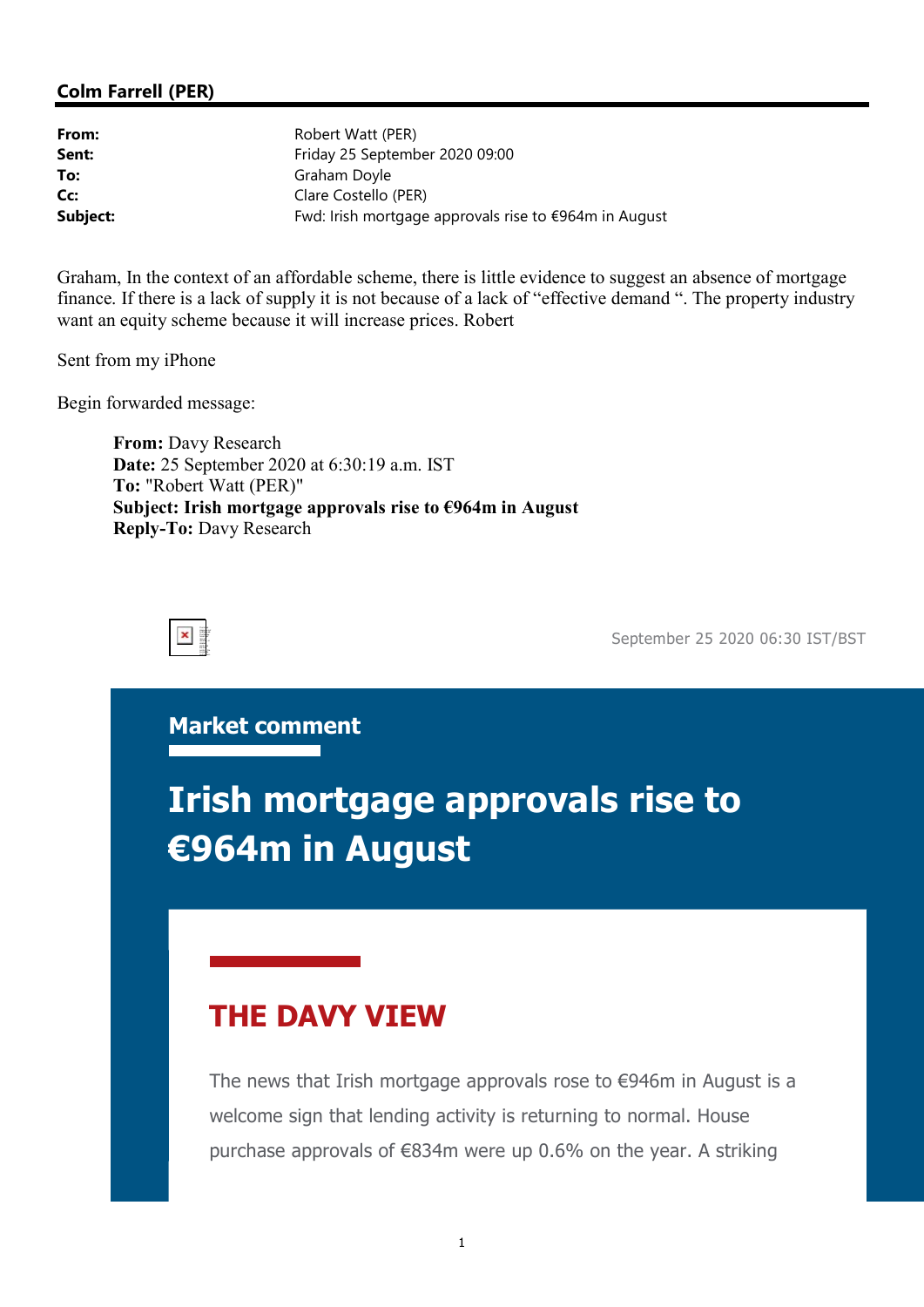feature was that the average approval rose to  $\epsilon$ 250,000, a fresh cycle high, up 8% on the year. In short, signs of tighter credit conditions are absent in the lending data, instead pointing to house price rises with COVID-19 limiting the housing supply.

## CONTACT THE RESEARCH TEAM

Conall MacCoille conall.maccoille@davy.ie +353 1 6148770

### Mortgage approvals €946m in August, 2% down on 2019

This morning's Banking & Payments Federation Ireland (BPFI) data are a welcome sign that activity in the mortgage market is returning to normal. Mortgage approvals equalled €946m, down only 2.3% compared with 2019 and a big improvement from €811m in July and €536m in June. House purchase approvals were €834m, up 0.6% on August 2019. Approvals to first-time buyers were up 11.2% to €556m but were down 13.6% to €267m to more cautious mover-purchasers.

#### Average mortgage approvals point to house price gains

The average mortgage approval for house purchase was €250,000 in August, a fresh record high this cycle and up 8% on the year. The data fly in the face of concerns that COVID-19 uncertainty would lead to a tightening of credit standards - specifically, stricter rationing of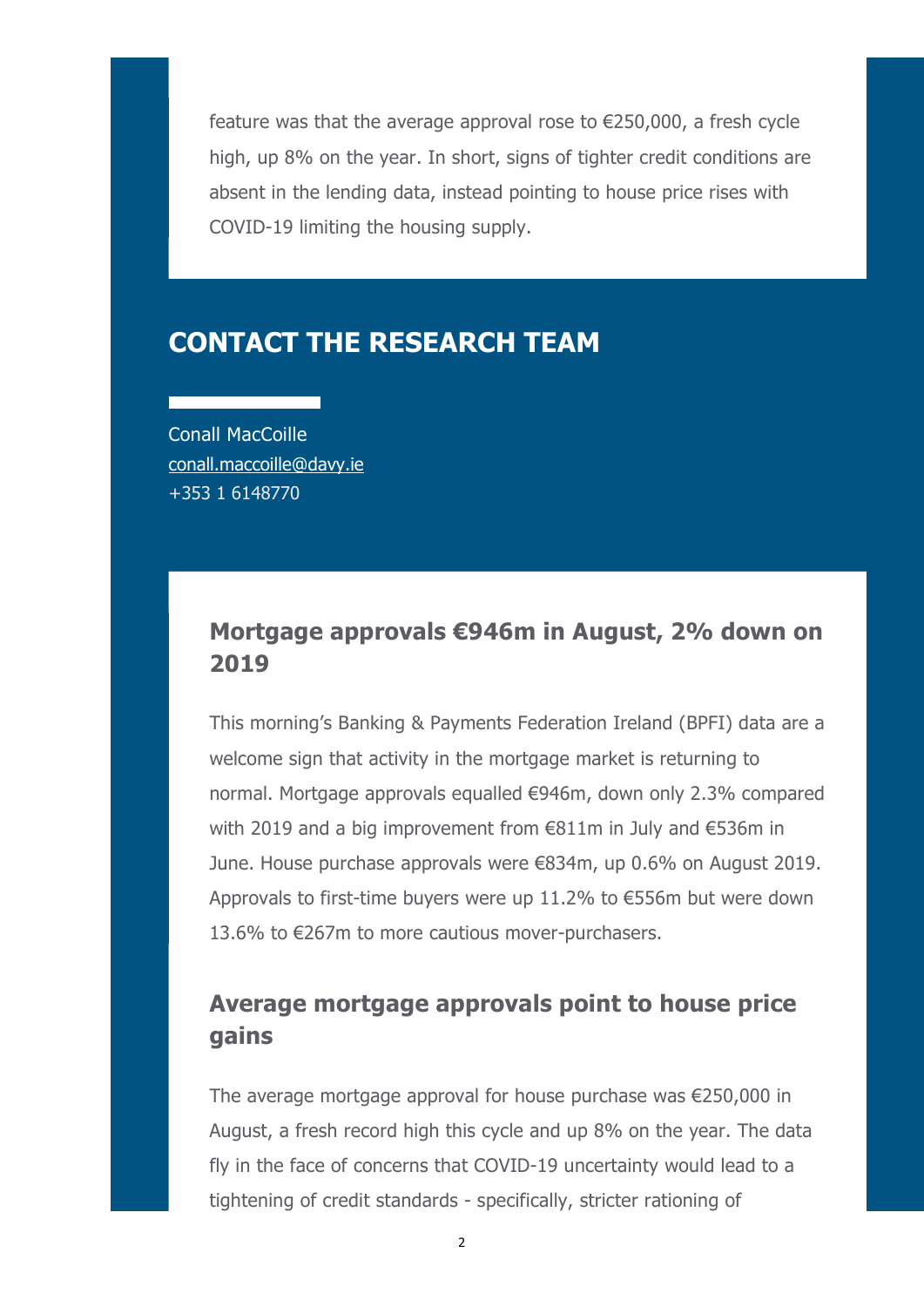exemptions to the 3.5x loan-to-income regulatory threshold. There were 3,337 mortgage approvals in volume terms, still down 6.8% on the year.

## COVID-19 tightens housing market, pushing price gains

Residential transaction volumes in Q3 are down circa 30%, and the stock of homes listed for sale on MyHome in September was still down 25% on last year. Clearly, housing completions will be lower this year. For now, demand remains robust. Prospective homebuyers on higher incomes do not yet feel that COVID-19 is a threat to their income and employment. Too much money is still chasing too few houses. Today's mortgage approvals data suggest our forecast for a 1% fall in residential property prices through 2020 is too pessimistic and a 1-2% gain is now more likely.

#### DOWNLOAD REPORT

Includes important disclosures and analyst certification.

#### IMPORTANT DISCLOSURES

J&E Davy, trading as Davy, is regulated by the Central Bank of Ireland. Davy is a member of Euronext Dublin, the London Stock Exchange and BATS Chi-X. In the UK, Davy is authorised by the Central Bank of Ireland and authorised and subject to limited regulation by the Financial Conduct Authority. Details about the extent of our authorisation and regulation by the Financial Conduct Authority are available from us on request. All authors are Research Analysts unless otherwise stated. For the attention of US clients of Davy Securities, this third-party research report has been produced by our affiliate, J&E Davy.